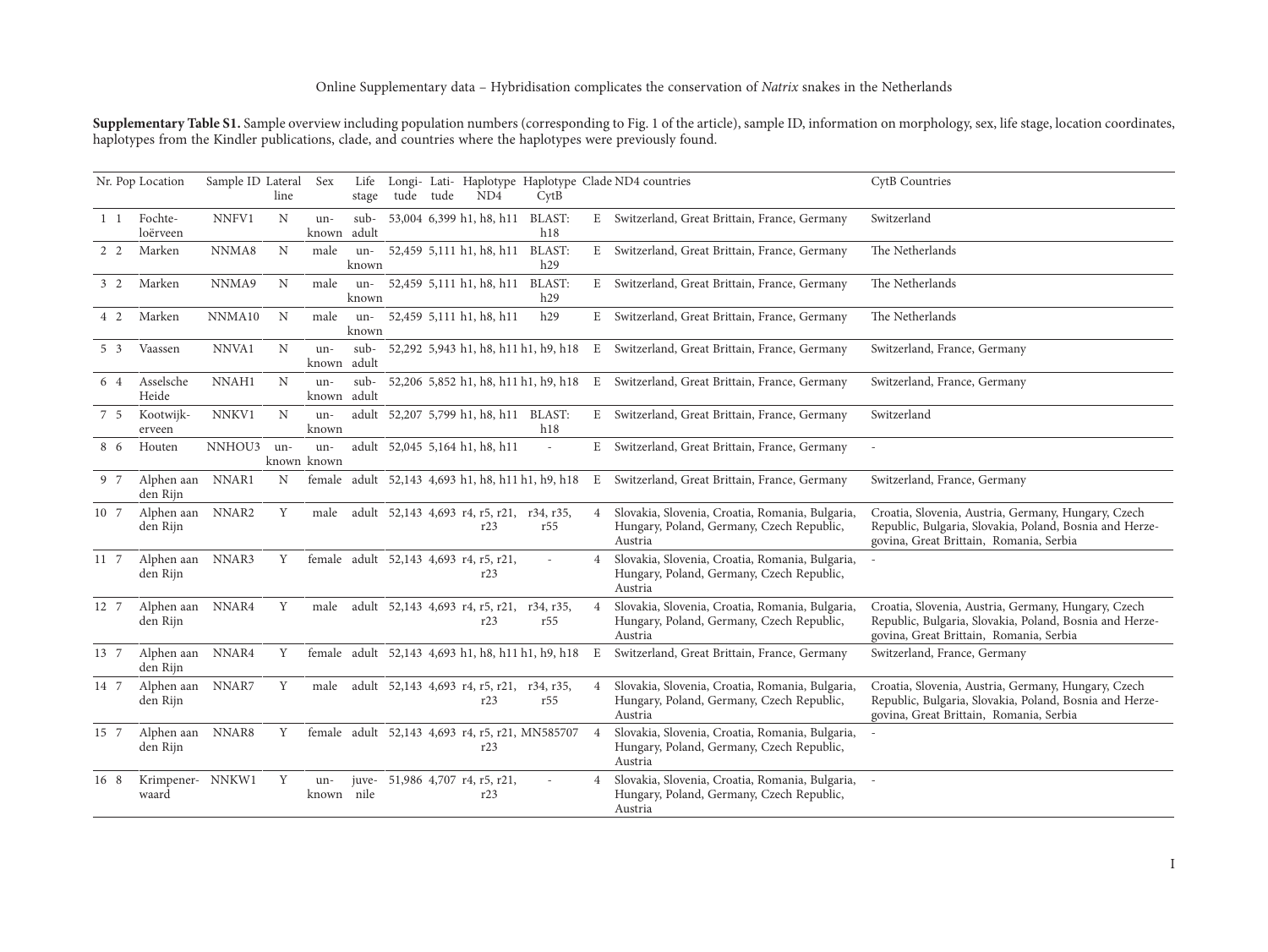## Online Supplementary data - Isolde van RIEMSDIJK et al.

|      | Nr. Pop Location           | Sample ID Lateral | line        | Sex  | Life<br>stage   | tude | tude | ND4                                                     | CvtB             |                | Longi- Lati- Haplotype Haplotype Clade ND4 countries                                                      | CytB Countries                                                                                                                                            |
|------|----------------------------|-------------------|-------------|------|-----------------|------|------|---------------------------------------------------------|------------------|----------------|-----------------------------------------------------------------------------------------------------------|-----------------------------------------------------------------------------------------------------------------------------------------------------------|
| 17 8 | Krimpener- NNKW2<br>waard  |                   | Y           |      |                 |      |      | female adult 51,986 4,707 r4, r5, r21,<br>r23           | r34, r35,<br>r55 | $\overline{4}$ | Slovakia, Slovenia, Croatia, Romania, Bulgaria,<br>Hungary, Poland, Germany, Czech Republic,<br>Austria   | Croatia, Slovenia, Austria, Germany, Hungary, Czech<br>Republic, Bulgaria, Slovakia, Poland, Bosnia and Herze-<br>govina, Great Brittain, Romania, Serbia |
| 18 8 | Krimpener- NNKW3<br>waard  |                   | Y           |      |                 |      |      | female adult 51,986 4,707 r4, r5, r21,<br>r23           |                  | $\overline{4}$ | Slovakia, Slovenia, Croatia, Romania, Bulgaria,<br>Hungary, Poland, Germany, Czech Republic,<br>Austria   |                                                                                                                                                           |
| 19 8 | Krimpener- NNKW4<br>waard  |                   | N           | male |                 |      |      | adult 51,986 4,707 r4, r5, r21,<br>r23                  |                  | $\overline{4}$ | Slovakia, Slovenia, Croatia, Romania, Bulgaria, -<br>Hungary, Poland, Germany, Czech Republic,<br>Austria |                                                                                                                                                           |
| 20 8 | Krimpener- NNKW5<br>waard  |                   | N           | male | $sub-$<br>adult |      |      | 51,986 4,707 r4, r5, r21,<br>r23                        |                  | $\overline{4}$ | Slovakia, Slovenia, Croatia, Romania, Bulgaria,<br>Hungary, Poland, Germany, Czech Republic,<br>Austria   |                                                                                                                                                           |
| 21 8 | Krimpener- NNKW6<br>waard  |                   | N           |      |                 |      |      | female adult 51,986 4,707 r4, r5, r21, r34, r35,<br>r23 | r55              | $\overline{4}$ | Slovakia, Slovenia, Croatia, Romania, Bulgaria,<br>Hungary, Poland, Germany, Czech Republic,<br>Austria   | Croatia, Slovenia, Austria, Germany, Hungary, Czech<br>Republic, Bulgaria, Slovakia, Poland, Bosnia and Herze-<br>govina, Great Brittain, Romania, Serbia |
| 22 8 | Krimpener- NNKW11<br>waard |                   | $\mathbf N$ |      |                 |      |      | female adult 51,986 4,707 r4, r5, r21,<br>r23           |                  | $\overline{4}$ | Slovakia, Slovenia, Croatia, Romania, Bulgaria,<br>Hungary, Poland, Germany, Czech Republic,<br>Austria   |                                                                                                                                                           |
| 23 8 | Krimpener- NNKW12<br>waard |                   | $_{\rm N}$  | male |                 |      |      | adult 51,986 4,707 r4, r5, r21, r34, r35,<br>r23        | r55              | $\overline{4}$ | Slovakia, Slovenia, Croatia, Romania, Bulgaria,<br>Hungary, Poland, Germany, Czech Republic,<br>Austria   | Croatia, Slovenia, Austria, Germany, Hungary, Czech<br>Republic, Bulgaria, Slovakia, Poland, Bosnia and Herze-<br>govina, Great Brittain, Romania, Serbia |
| 24 8 | Krimpener- NNKW13<br>waard |                   | $\mathbf N$ |      |                 |      |      | female adult 51,986 4,707 r4, r5, r21, r34, r35,<br>r23 | r55              | $\overline{4}$ | Slovakia, Slovenia, Croatia, Romania, Bulgaria,<br>Hungary, Poland, Germany, Czech Republic,<br>Austria   | Croatia, Slovenia, Austria, Germany, Hungary, Czech<br>Republic, Bulgaria, Slovakia, Poland, Bosnia and Herze-<br>govina, Great Brittain, Romania, Serbia |
| 25 8 | Krimpener- NNKW14<br>waard |                   | $_{\rm N}$  |      |                 |      |      | female adult 51,986 4,707 r4, r5, r21, r34, r35,<br>r23 | r55              | $\overline{4}$ | Slovakia, Slovenia, Croatia, Romania, Bulgaria,<br>Hungary, Poland, Germany, Czech Republic,<br>Austria   | Croatia, Slovenia, Austria, Germany, Hungary, Czech<br>Republic, Bulgaria, Slovakia, Poland, Bosnia and Herze-<br>govina, Great Brittain, Romania, Serbia |
| 26 8 | Krimpener- NNKW15<br>waard |                   | $\mathbf N$ | male |                 |      |      | adult 51,986 4,707 r4, r5, r21, r34, r35,<br>r23        | r55              | $\overline{4}$ | Slovakia, Slovenia, Croatia, Romania, Bulgaria,<br>Hungary, Poland, Germany, Czech Republic,<br>Austria   | Croatia, Slovenia, Austria, Germany, Hungary, Czech<br>Republic, Bulgaria, Slovakia, Poland, Bosnia and Herze-<br>govina, Great Brittain, Romania, Serbia |
| 27 8 | Krimpener- NNKW16<br>waard |                   | N           | male |                 |      |      | adult 51,986 4,707 r4, r5, r21, r34, r35,<br>r23        | r55              | $\overline{4}$ | Slovakia, Slovenia, Croatia, Romania, Bulgaria,<br>Hungary, Poland, Germany, Czech Republic,<br>Austria   | Croatia, Slovenia, Austria, Germany, Hungary, Czech<br>Republic, Bulgaria, Slovakia, Poland, Bosnia and Herze-<br>govina, Great Brittain, Romania, Serbia |
| 28 8 | Krimpener- NNKW17<br>waard |                   | Y           | male |                 |      |      | adult 51,986 4,707 r4, r5, r21, r34, r35,<br>r23        | r55              | $\overline{4}$ | Slovakia, Slovenia, Croatia, Romania, Bulgaria,<br>Hungary, Poland, Germany, Czech Republic,<br>Austria   | Croatia, Slovenia, Austria, Germany, Hungary, Czech<br>Republic, Bulgaria, Slovakia, Poland, Bosnia and Herze-<br>govina, Great Brittain, Romania, Serbia |
| 29 8 | Krimpener- NNKW18<br>waard |                   | N           | male |                 |      |      | adult 51,986 4,707 r4, r5, r21,<br>r23                  | r34, r35,<br>r55 | $\overline{4}$ | Slovakia, Slovenia, Croatia, Romania, Bulgaria,<br>Hungary, Poland, Germany, Czech Republic,<br>Austria   | Croatia, Slovenia, Austria, Germany, Hungary, Czech<br>Republic, Bulgaria, Slovakia, Poland, Bosnia and Herze-<br>govina, Great Brittain, Romania, Serbia |
| 30 8 | Krimpener- NNKW19<br>waard |                   | N           |      |                 |      |      | female adult 51,986 4,707 r4, r5, r21, r34, r35,<br>r23 | r55              | $\overline{4}$ | Slovakia, Slovenia, Croatia, Romania, Bulgaria,<br>Hungary, Poland, Germany, Czech Republic,<br>Austria   | Croatia, Slovenia, Austria, Germany, Hungary, Czech<br>Republic, Bulgaria, Slovakia, Poland, Bosnia and Herze-<br>govina, Great Brittain, Romania, Serbia |